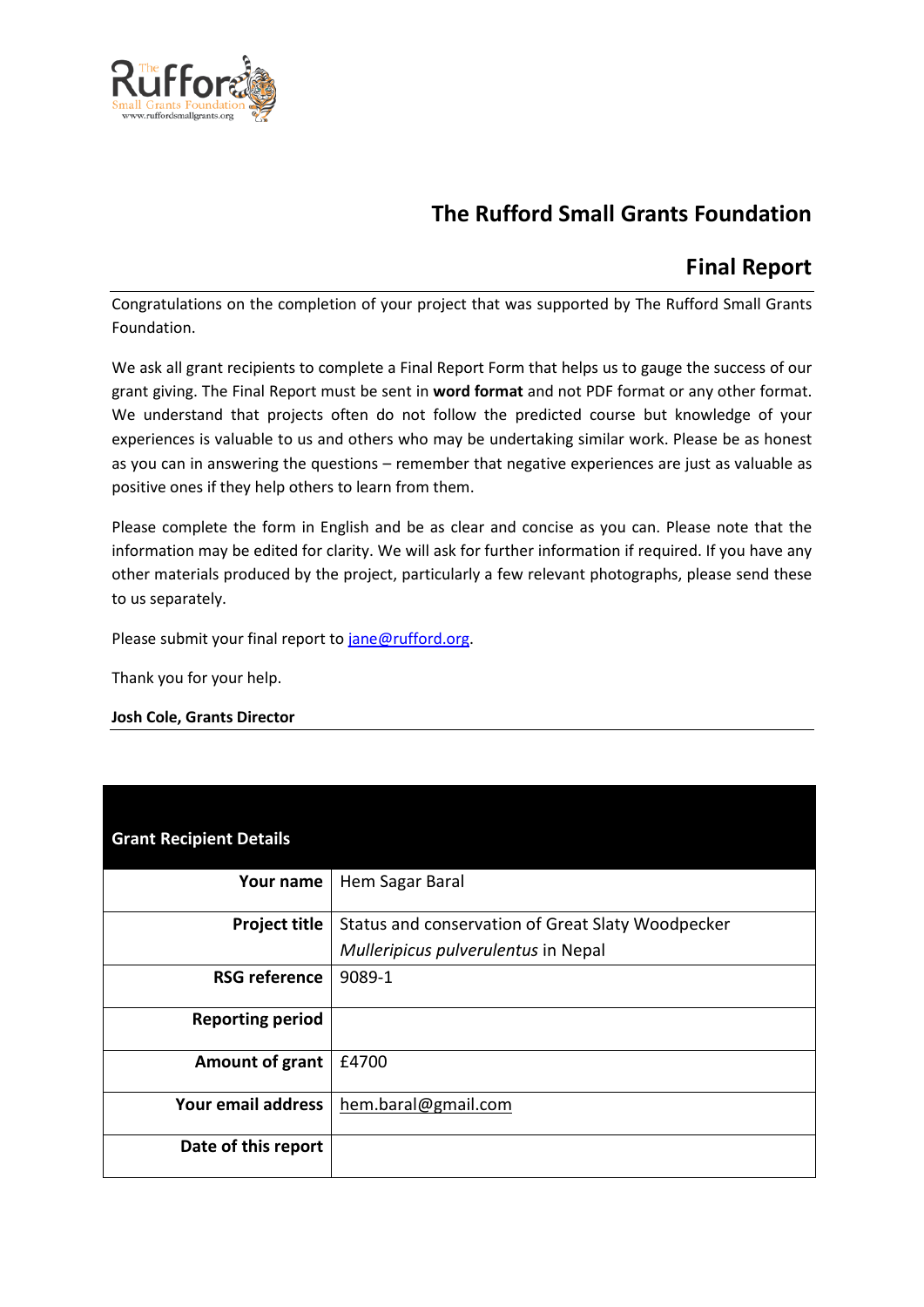

# **1. Please indicate the level of achievement of the project's original objectives and include any relevant comments on factors affecting this.**

| <b>Objective</b>                       | <b>Not</b> | <b>Partially</b>          | <b>Fully</b>  | <b>Comments</b>                                                                                                                                                                                                                                                                                                                                                                 |
|----------------------------------------|------------|---------------------------|---------------|---------------------------------------------------------------------------------------------------------------------------------------------------------------------------------------------------------------------------------------------------------------------------------------------------------------------------------------------------------------------------------|
| of<br>Mapping<br>woodpecker<br>habitat | achieved   | achieved                  | achieved<br>X | The current project has been successful in<br>mapping woodpecker habitat in term of its<br>Extent of Occurrence and Area of Occupancy                                                                                                                                                                                                                                           |
| Population                             |            |                           | X             | The current project has given more accurate<br>estimate of great slaty woodpecker population.<br>The estimate before were given by Lammertink<br>et al. (2009) and DNPWC and BCN (2011).                                                                                                                                                                                        |
| Capacity<br><b>Building</b>            |            | X                         |               | At least 10 people were trained in collecting<br>bird and habitat information scientifically. All<br>people trained were locals except Sanjib<br>Acharya who is from east Nepal working at<br>Kosi Bird Observatory of Himalayan Nature.<br>Provided some opportunities are given, these<br>individuals are able to carry on these scientific<br>surveys as research assistant. |
| Education<br>and<br>Awareness          |            | $\boldsymbol{\mathsf{X}}$ |               | Much education and awareness has been<br>spread during the survey period, by producing<br>a special poster dedicated to conservation of<br>great slaty woodpecker and other threatened<br>species of Nepal's woodpeckers. Media has<br>played an important role also in disseminating<br>knowledge about great slaty woodpecker's<br>importance and conservation.               |

### **2. Please explain any unforeseen difficulties that arose during the project and how these were tackled (if relevant).**

The main problem encountered was difficulty in covering huge distances on transect. The manpower required to do this was difficult to organise and also put demand on resources. In Chitwan and Bardia protected areas, the fear of large and potentially dangerous animals loomed all the time. Survey team always consisted of an extra person in all these places to keep an eye on these animals. The work demanded more resources in terms of trained manpower and also finances. Himalayan Nature backed up this gap due to more active and leading role in the organisation prior to this work.

# **3. Briefly describe the three most important outcomes of your project.**

Mapping of the woodpecker extent of occurrence and area of occupancy, training to local birders for scientific data collection, and education and awareness on the species were the main outcomes of the current project.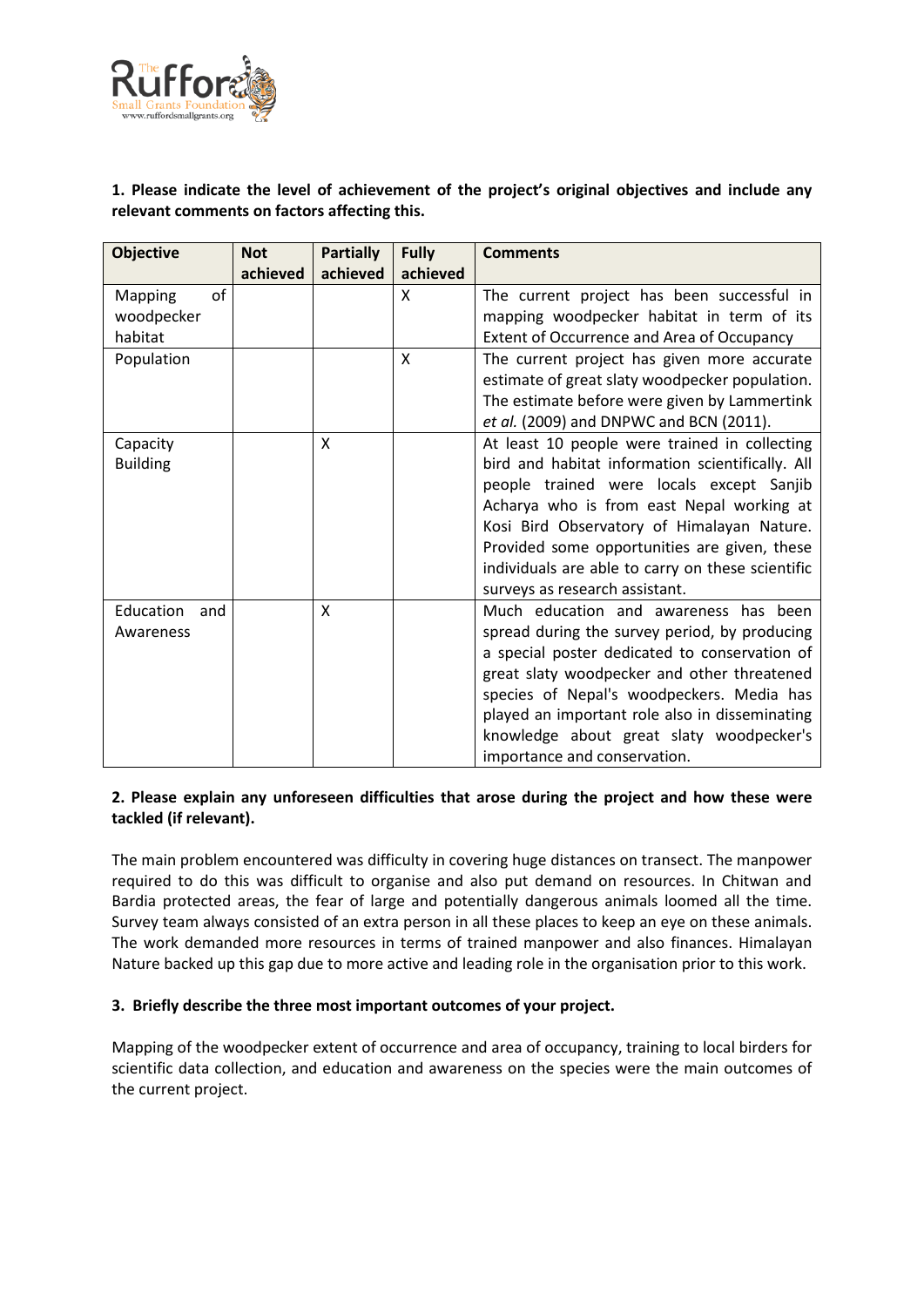

# **4. Briefly describe the involvement of local communities and how they have benefitted from the project (if relevant).**

The capacity building of various local birders from different potential habitat of great slaty woodpecker has been great achievement in this regard. These locals now can be used for similar surveys and I highly recommend all who helped me in the collection of data. Rufford grantees should also take advantage of such already trained research assistants.

### **5. Are there any plans to continue this work?**

There are plans to continue monitor population and carry out specific work such as nesting habitat preference, diet analysis, and more into ecology and behaviour of the bird. I also plan to work at Chitwan more extensively in the future as this site was not covered properly during this work.

### **6. How do you plan to share the results of your work with others?**

I plan to share the result via attending workshops and conferences by presenting paper, writing paper in electronic journals which are accessible by all, talking to media, etc. I also plan to put some information on the website of Nepalese Ornithological Union and Himalayan Nature.

### **7. Timescale: Over what period was the RSG used? How does this compare to the anticipated or actual length of the project?**

Time scale was fine and went as planned in most places. Only at Chitwan due to safety from wild elephants present in the survey area, data collection had to be stopped.

#### **8. Budget: Please provide a breakdown of budgeted versus actual expenditure and the reasons for any differences. All figures should be in £ sterling, indicating the local exchange rate used.**

| <b>Item</b>                                                                                                                                                                                                 | Amount          | <b>Amount</b><br>Actual |                   | <b>Comments</b>                                                                                                                                                                        |
|-------------------------------------------------------------------------------------------------------------------------------------------------------------------------------------------------------------|-----------------|-------------------------|-------------------|----------------------------------------------------------------------------------------------------------------------------------------------------------------------------------------|
|                                                                                                                                                                                                             | <b>Budgetec</b> |                         | <b>Difference</b> |                                                                                                                                                                                        |
| Visit to libraries in Kathmandu,<br>literature search via web and<br>subject<br>consultations<br>with<br>experts                                                                                            | 200             | 150                     | -50               | There was not much literature available<br>within the country. Most papers and<br>references were obtained from outside the<br>country. Therefore it was less money than<br>projected. |
| field<br>Acquire<br>and<br>maps<br>equipment, take permission<br>from the Department of Forests<br>as well as Department of<br>National Parks, liaise people of<br>forestry<br>community<br>programme, etc. | 900             | 900                     | 0                 | It was partly equipment on loan and hire<br>Red<br>Panda Network,<br>Nepalese<br>from<br>Ornithological Union as well as Himalayan<br>Nature, an older and much established NGO        |
| Air fare to far west and local<br>transportation for PI                                                                                                                                                     | 300             | 600                     | 300               | Fuel price rises and frequent strikes in the<br>country meant more expenses in the                                                                                                     |